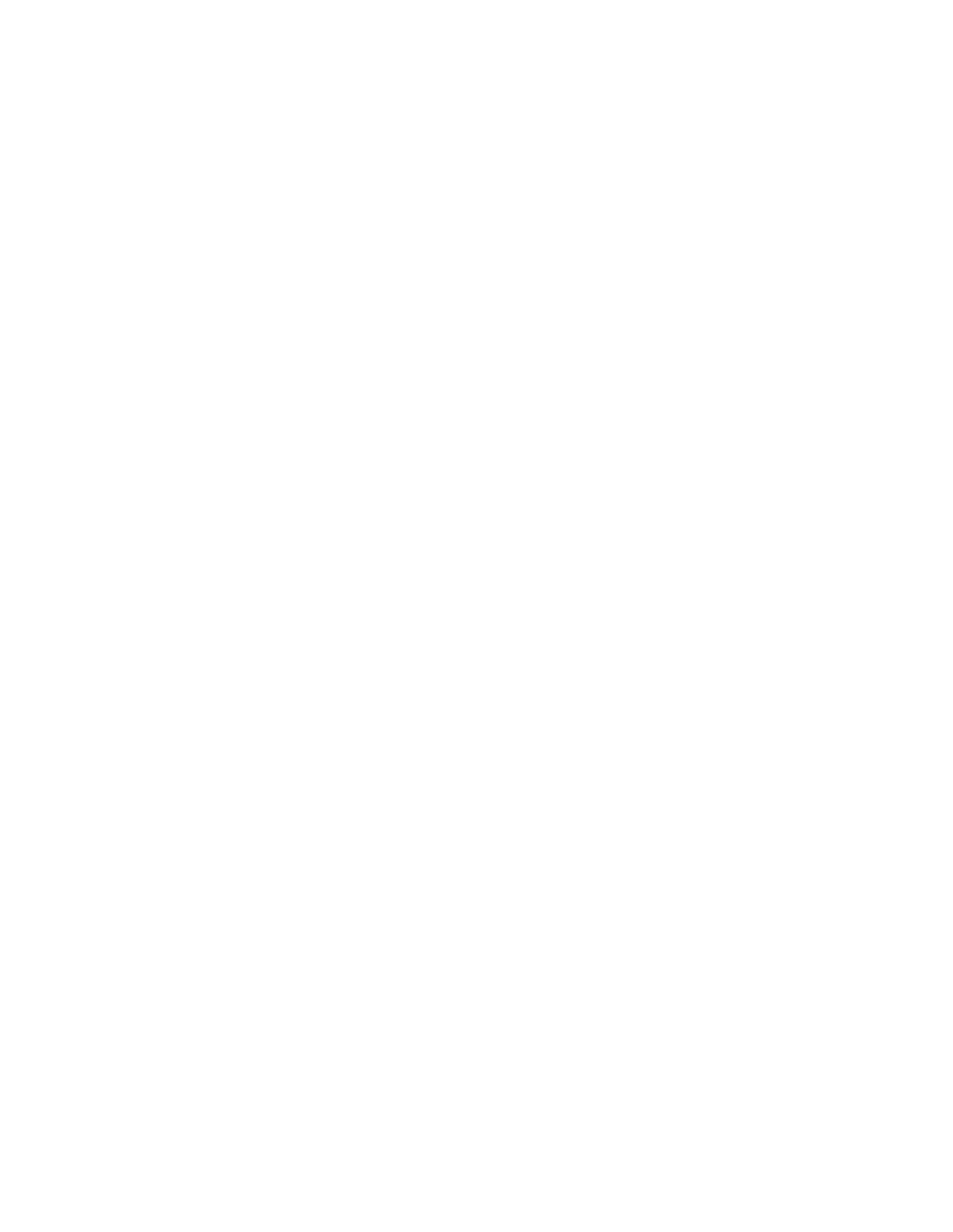## **BURKE, Justice.**

[¶1] Appellant, Shon Anderson, challenges an order from the Office of Administrative Hearings (OAH) denying his claim for additional Workers' Compensation Permanent Partial Impairment (PPI) benefits. The OAH rated his PPI using the 6th edition of the American Medical Association Guides to the Evaluation of Permanent Impairment, which was the most recent edition available in 2008 when Mr. Anderson reached maximum medical improvement. Mr. Anderson contends that his PPI should have been rated using the 5th edition of the AMA Guides, which was the most recent edition available in 2003 when he incurred his original injury. We affirm.

## *ISSUES*

[¶2] Mr. Anderson presents two issues:

- 1. Was the Office of Administrative Hearings' decision holding that Mr. Anderson's impairment should be calculated according to the 6th edition of the American Medical Association Guides to the Evaluation of Permanent Impairment arbitrary, capricious, or otherwise not in accordance with law?
- 2. Does the Wyoming Workers' Safety and Compensation Division's interpretation and application of W.S. § 27-14- 405(g) result in an unconstitutional delegation of legislative authority that is contrary to Article 10 Section 4 of the Wyoming Constitution?

# *FACTS*

[¶3] Mr. Anderson suffered a compensable lower back injury in 2003. In December 2004, he underwent the first of two surgeries on his lower back. He subsequently reached maximum medical improvement and the Division referred Mr. Anderson to Dr. Michael Kaplan for a PPI rating. Dr. Kaplan concluded that Mr. Anderson had a 10% PPI. He performed his evaluation using the 5th edition of the American Medical Association Guides to the Evaluation of Permanent Impairment. The Division subsequently awarded Mr. Anderson PPI benefits based upon Dr. Kaplan's rating.

[¶4] In December 2007, Mr. Anderson underwent a second surgery on his lower back. The surgery was performed by Dr. Brent Clyde. After reaching maximum medical improvement, Mr. Anderson sought additional PPI benefits. He was referred to Dr. Clyde for an evaluation. Using the 6th edition of the American Medical Association Guides, Dr. Clyde calculated Mr. Anderson's PPI at 7%. Mr. Anderson disagreed with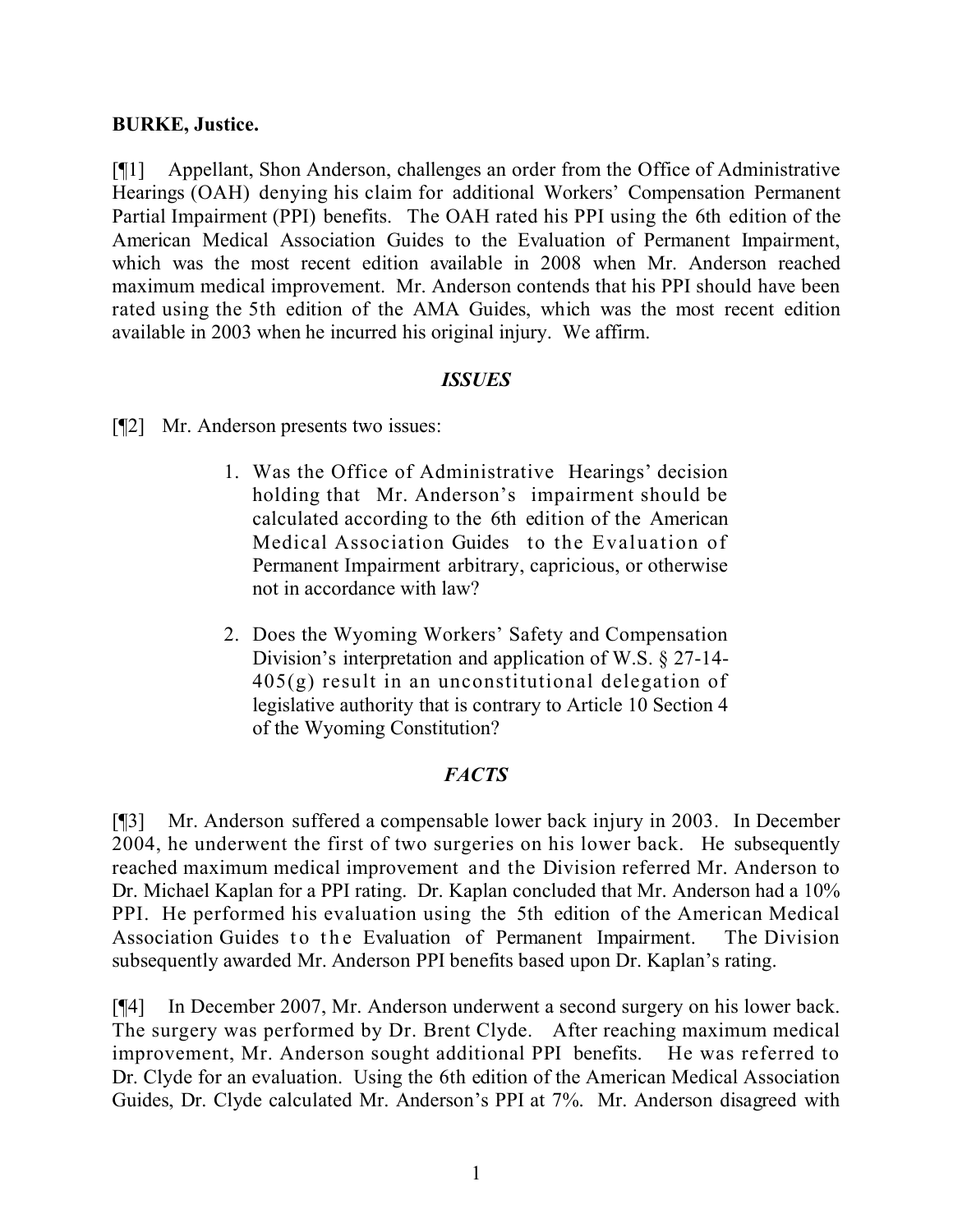this rating and requested a second evaluation. He was referred to his original surgeon, Dr. Kaplan, for another evaluation. Dr. Kaplan also used the 6th edition and assigned a PPI rating to Mr. Anderson of 8%.

[¶5] The Division issued a Final Determination of Permanent Partial Impairment Benefit on October 6, 2008 and denied Mr. Anderson's claim explaining:

> The Workers' Safety and Compensation Division has received the second opinion regarding your permanent impairment rating. Dr. Kaplan assigned [an] 8 percent impairment to your body as a whole, related to your 4/6/2003 injury to your lumbar spine. The Division has reviewed this rating along with the original rating of 7 percent performed by Dr. Clyde on June 30, 2008 and has determined that you are entitled to a 0 percent impairment as you received a 10 percent impairment May 1, 2005. You may continue to submit claims related solely to the original injury.

[¶6] Mr. Anderson objected to the determination on the basis that his PPI should have been calculated using the 5th edition of the AMA Guides. The matter was referred to the OAH. Both parties filed motions for summary judgment, agreeing that there were no issues of material fact and the only question was which edition of the AMA Guides should be used to rate Mr. Anderson's PPI. The OAH issued an order in May 2009 concluding that the 6th edition was proper and granting the Division's motion for summary judgment. Mr. Anderson appealed to the district court and the OAH decision was affirmed. Mr. Anderson timely appealed to this Court.

# *STANDARD OF REVIEW*

[¶7] Our review is governed by Wyo. Stat. Ann. § 16-3-114(c) (LexisNexis 2009):

(c) To the extent necessary to make a decision and when presented, the reviewing court shall decide all relevant questions of law, interpret constitutional and statutory provisions, and determine the meaning or applicability of the terms of an agency action. In making the following determinations, the court shall review the whole record or those parts of it cited by a party and due account shall be taken of the rule of prejudicial error. The reviewing court shall:

(i) Compel agency action unlawfully withheld or unreasonably delayed; and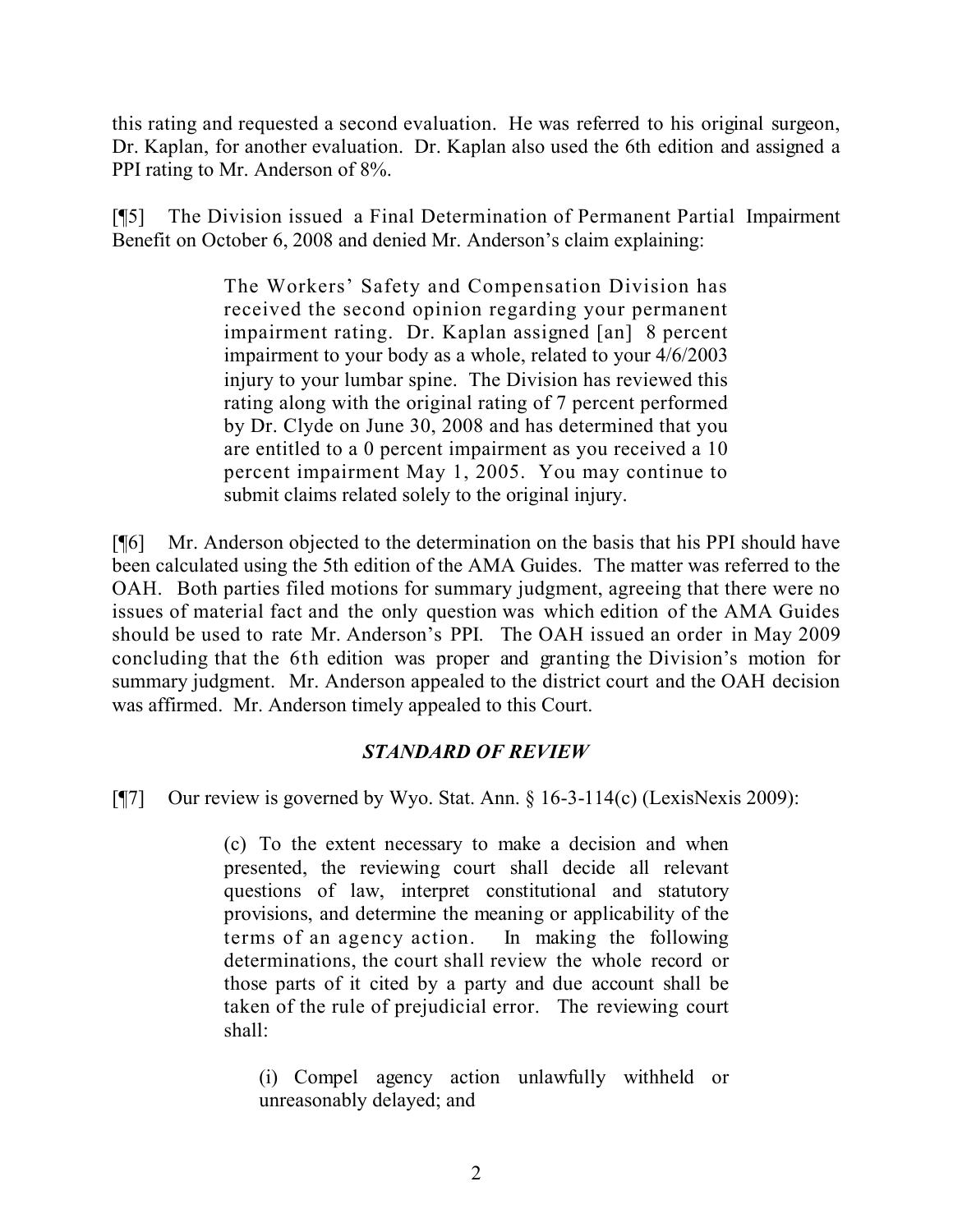(ii) Hold unlawful and set aside agency action, findings and conclusions found to be:

(A) Arbitrary, capricious, an abuse of discretion or otherwise not in accordance with law;

(B) Contrary to constitutional right, power, privilege or immunity;

(C) In excess of statutory jurisdiction, authority or limitations or lacking statutory right;

(D) Without observance of procedure required by law; or

(E) Unsupported by substantial evidence in a case reviewed on the record of an agency hearing provided by statute.

"We review an agency's conclusions of law *de novo*, and will affirm only if the agency's conclusions are in accordance with the law." *Moss v. State ex rel. Wyo. Workers' Safety & Comp. Div.*, 2010 WY 66, ¶ 11, 232 P.3d 1, 4 (Wyo. 2010); *Dale v. S & S Builders, LLC*, 2008 WY 84, ¶ 26, 188 P.3d 554, 561-62 (Wyo. 2008). When we consider an appeal from a district court's review of an administrative agency's decision, we give no deference to the district court's decision. We review the case as if it had come directly from the administrative agency. *Dutcher v. State ex rel. Wyo. Workers' Safety & Comp. Div.,* 2010 WY 10, ¶ 9, 223 P.3d 559, 561 (Wyo. 2010); *Dale,* ¶ 8, 188 P.3d at 557.

# *DISCUSSION*

[¶8] In this case, there is no factual dispute. Mr. Anderson claims that the OAH incorrectly applied the law to the undisputed facts. He contends that under the applicable statutes, a PPI must be rated using the most recent edition of the AMA Guides at the time of the original injury. The Division contends that a PPI rating must be made based on the most recent edition of the AMA Guides at the time Mr. Anderson reached maximum medical improvement. We agree with the Division.

[¶9] Our rules of statutory interpretation are well established.

First, we determine if the statute is ambiguous or unambiguous. A statute is unambiguous if its wording is such that reasonable persons are able to agree as to its meaning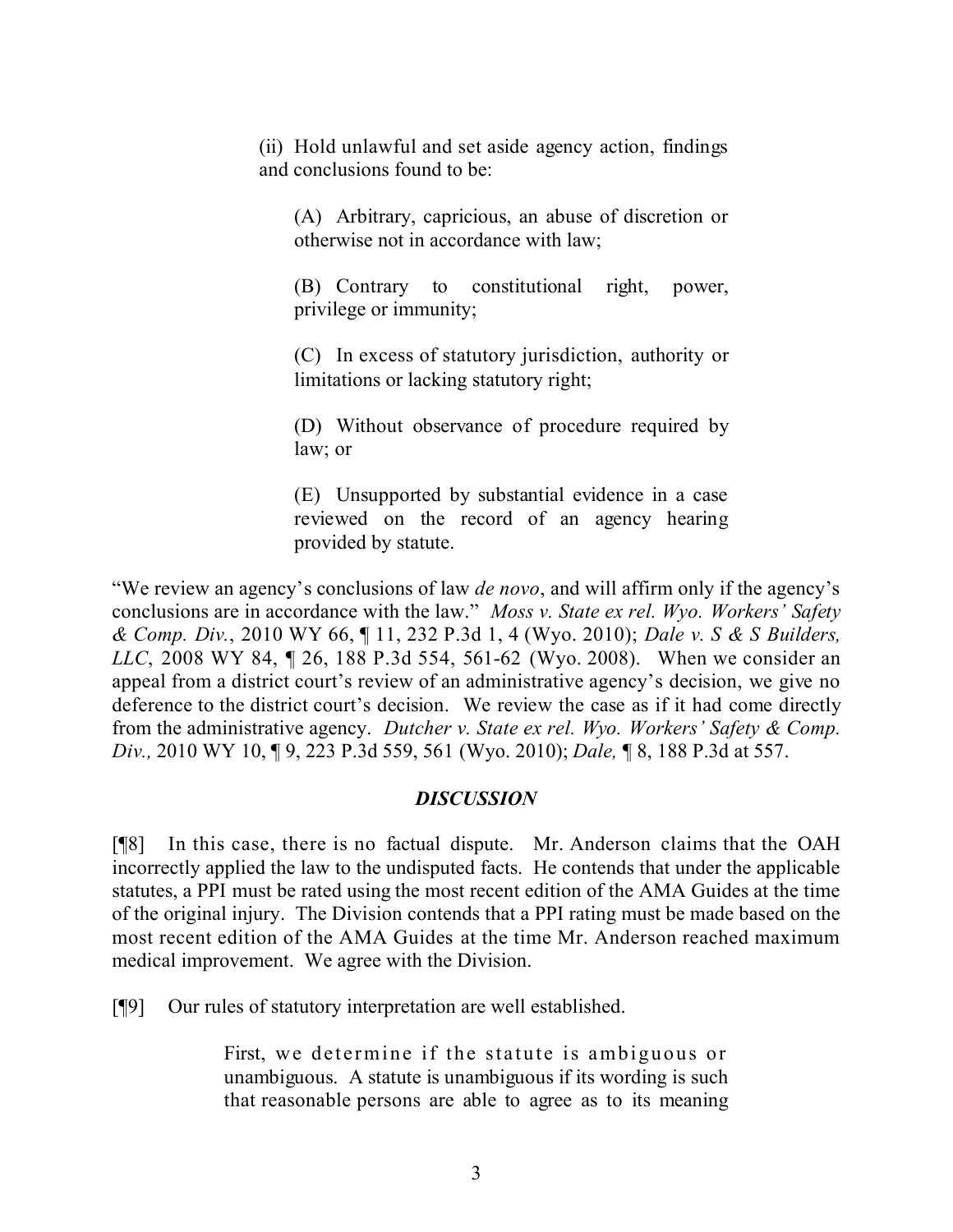with consistency and predictability. Unless another meaning is clearly intended, words and phrases shall be taken in their ordinary and usual sense. Conversely, a statute is ambiguous only if it is found to be vague or uncertain and subject to varying interpretations.

*Sinclair Oil Corp. v. Wyoming Dep't of Revenue*, 2010 WY 122, ¶ 7, 238 P.3d 568, 570- 71 (Wyo. 2010) (quoting *BP America Production Co. v. Dep't of Revenue*, 2006 WY 27, ¶ 20, 130 P.3d 438, 464 (Wyo. 2006)). In determining whether a statute is ambiguous

> [w]e begin by making an inquiry respecting the ordinary and obvious meaning of the words employed according to their arrangement and connection. We construe the statute as a whole, giving effect to every word, clause, and sentence, and we construe all parts of the statute *in pari materia*. When a statute is sufficiently clear and unambiguous, we give effect to the plain and ordinary meaning of the words and do not resort to the rules of statutory construction.

*Ball v. State ex rel. Wyo. Workers' Safety & Comp. Div.*, 2010 WY 128, ¶ 29, 239 P.3d 621, 629 (Wyo. 2010).

[¶10] Mr. Anderson was awarded workers' compensation benefits pursuant to Wyo. Stat. Ann. § 27-14-405 (LexisNexis 2007), which stated, in relevant part:

> (f) An injured employee suffering an **ascertainable loss** may apply for a permanent partial impairment award as provided in this section.

> (g) An injured employee's impairment shall be rated by a licensed physician using **the most recent edition of the American Medical Association's guide to the evaluation of permanent impairment**. The award shall be paid as provided by W.S. 27-14-403 for the number of months determined by multiplying the percentage of impairment by forty-four (44) months $<sup>1</sup>$ </sup>

(Emphasis added.)

 $<sup>1</sup>$  In 2009, subsection (g) was amended to change the number of months used in the permanent impairment</sup> calculation from "forty-four  $(44)$  months" to "sixty  $(60)$  months."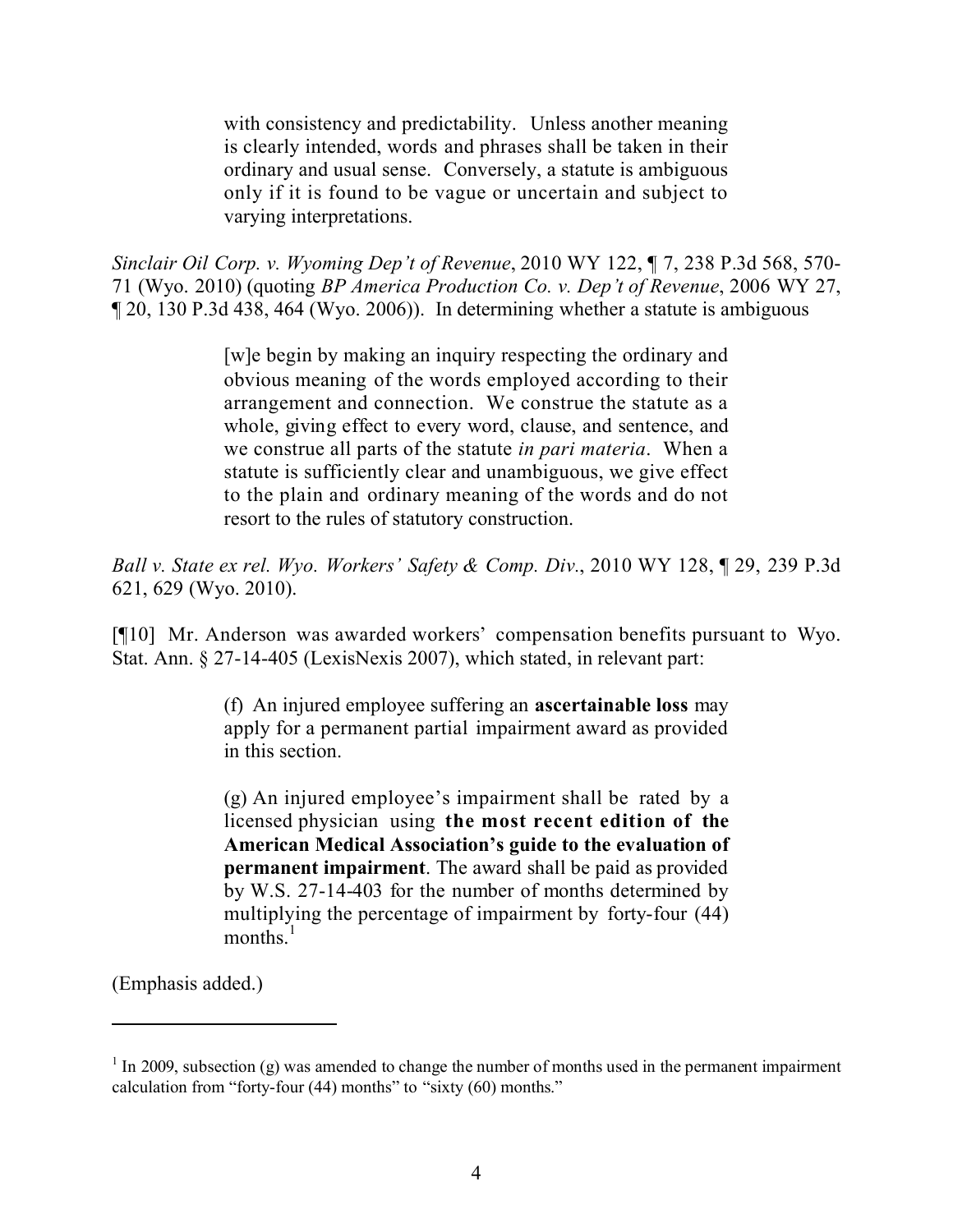Wyo. Stat. Ann.  $\S 27$ -14-102(a)(ii) defines "ascertainable loss" as:

(ii) "Ascertainable loss" means **that point in time in which it is apparent that permanent physical impairment has resulted from a compensable injury**, the extent of the physical impairment due to the injury can be determined and the physical impairment will not substantially improve or deteriorate because of the injury.

(Emphasis added.)

[¶11] The hearing officer reached the following conclusion:

Reading the statute as a whole, and reviewing the definition of "ascertainable loss", leads this Hearing Examiner to believe that the AMA Guidelines in effect at the "point in time" when the employee/claimant is deemed to have suffered an ascertainable loss apply. Ascertainable loss is defined as "that point in time in which it is apparent that permanent physical impairment has resulted from a compensable injury, the extent of the physical impairment due [to] the injury can be determined and the physical impairment will not substantially improve or deteriorate because of the injury", Wyo. Stat. Ann.  $\S 27$ -14-102(a)(ii) (LexisNexis 2007).

Mr. Anderson contends that this conclusion was in error and the statute is ambiguous because it does not specify whether the rating should be determined using the most recent edition at the time of the injury, or at the time of the ascertainable loss.

[¶12] The statute requires that an injured employee's impairment rating be determined using the most recent edition of the AMA Guides. Wyo. Stat. Ann.  $\S 27$ -14-405(g). Subsection (g) does not explicitly state when the impairment rating should occur. However, Wyo. Stat. Ann. § 27-14-405(f) states that an employee is eligible for a PPI award when he has suffered an ascertainable loss. An ascertainable loss means "that point in time in which it is apparent that permanent physical impairment has resulted from a compensable injury." Wyo. Stat. Ann.  $\S 27-14-102(a)(ii)$ . We have said "[a]n 'ascertainable loss' is commonly measured at the point of 'maximum medical improvement.'" *Phillips v. TIC-The Industrial Co. of Wyo., Inc.*, 2005 WY 40, ¶ 33, 109 P.3d 520, 534 (Wyo. 2005)**.** In this case, it is undisputed that "maximum medical improvement" occurred in June 2008, after Mr. Anderson's second surgery. At that time, the 6th edition was the "most recent edition."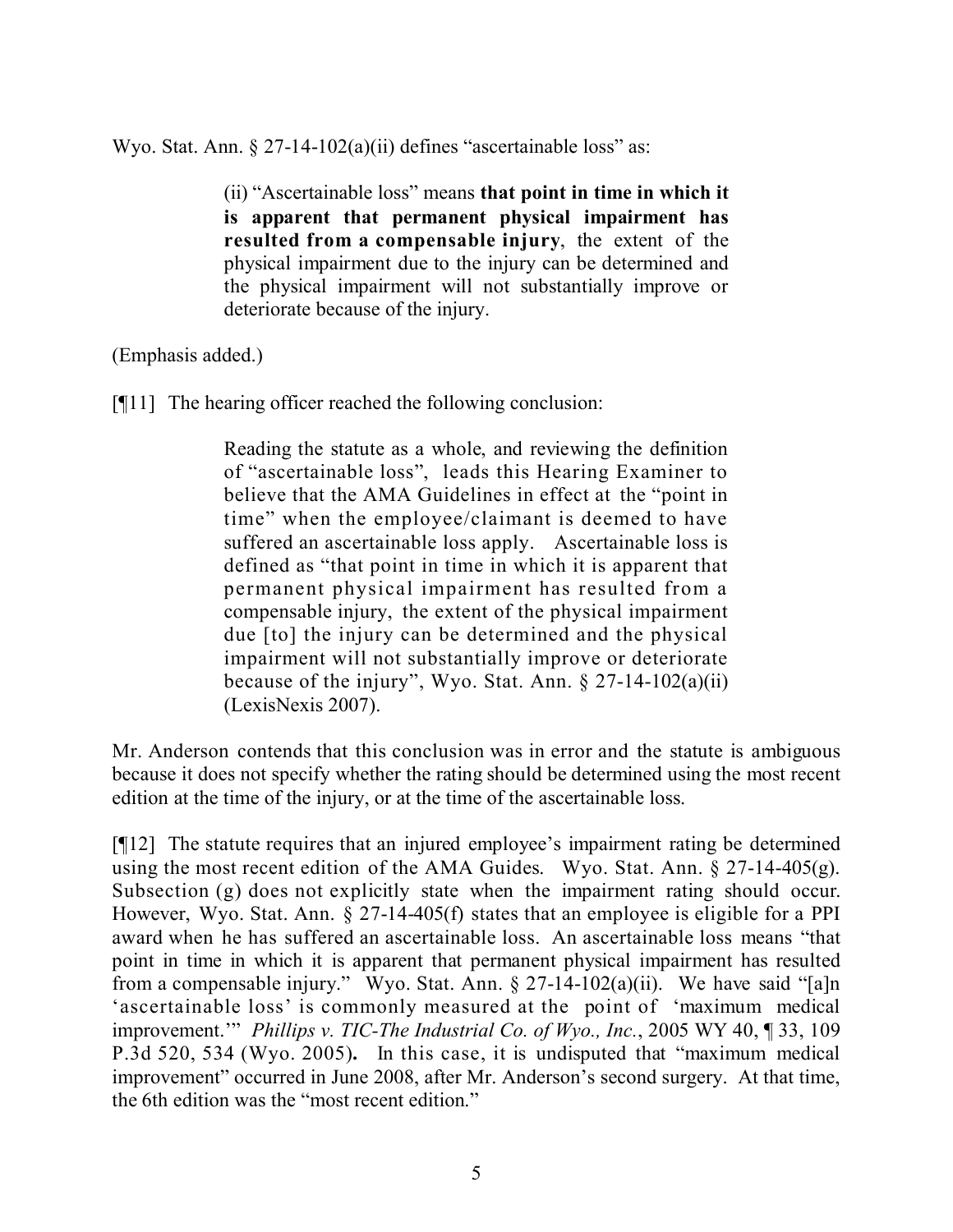[¶13] Mr. Anderson contends that the statute should be interpreted by applying the general rule that an employee's claim for workers' compensation benefits is governed by the law in effect when the injury occurred. *See Loberg v. State ex rel. Wyo. Workers' Safety & Comp. Div.*, 2004 WY 48, ¶ 3 n.1, 88 P.3d 1045, 1047 n.1 (Wyo. 2004). The use of the 6th edition, however, is consistent with the general rule. As explained by the district court in its well-reasoned decision letter:

> The language of Wyo. Stat. Ann. § 27-14-405 has not changed since the time of [Mr. Anderson's] work injury. Then, as now, the statute requires the most recent edition of the AMA guides to be used. When [Mr. Anderson] was assigned his first PPI rating in 2005, the 5th edition was the "most recent". At the time of his second PPI rating in 2008, the 6th edition was [the] "most recent". Although the AMA guides have changed, the requirements under the statute are the same.

…

[T]he applicable statutory language must be read *in pari materia*. If one were to read Wyo. Stat. Ann. § 27-14-405(g) alone, it may be ambiguous. However, when subsection (g) is read along with Wyo. Stat. Ann. §§ 27-14-405(f) and 27-14-  $102(a)(ii)$  (LexisNexis 2007), the language is clear and unambiguous. The fact that the Legislature did not use the words "at the time of the injury" or something similar in subsection (g) merely demonstrates the clear meaning of the statutory language and the legislative intent.

It is clear from the plain language of the statutes in question that they are unambiguous. After an employee/claimant suffers an "ascertainable loss", as defined by Wyo. Stat. § 27-  $14-102(a)(ii)$  (LexisNexis 2007), he may apply for a PPI award. Wyo. Stat. Ann. § 27-14-405(f).

[¶14] The analysis is consistent with our precedent. In the case of *In re Nielsen*, 806 P.2d 297 (Wyo. 1991), the issue presented was whether a totally disabled employee should be compensated at rates set on the date of his accident, in 1963, or on the date it was medically determined that he was totally disabled, in 1988. We held the employee/claimant's "injury" occurred in 1988 and that he should be "paid at the rates applicable in 1988 when the medical decision was made from which appellant became aware that he was 100% disabled." *Id.* at 298.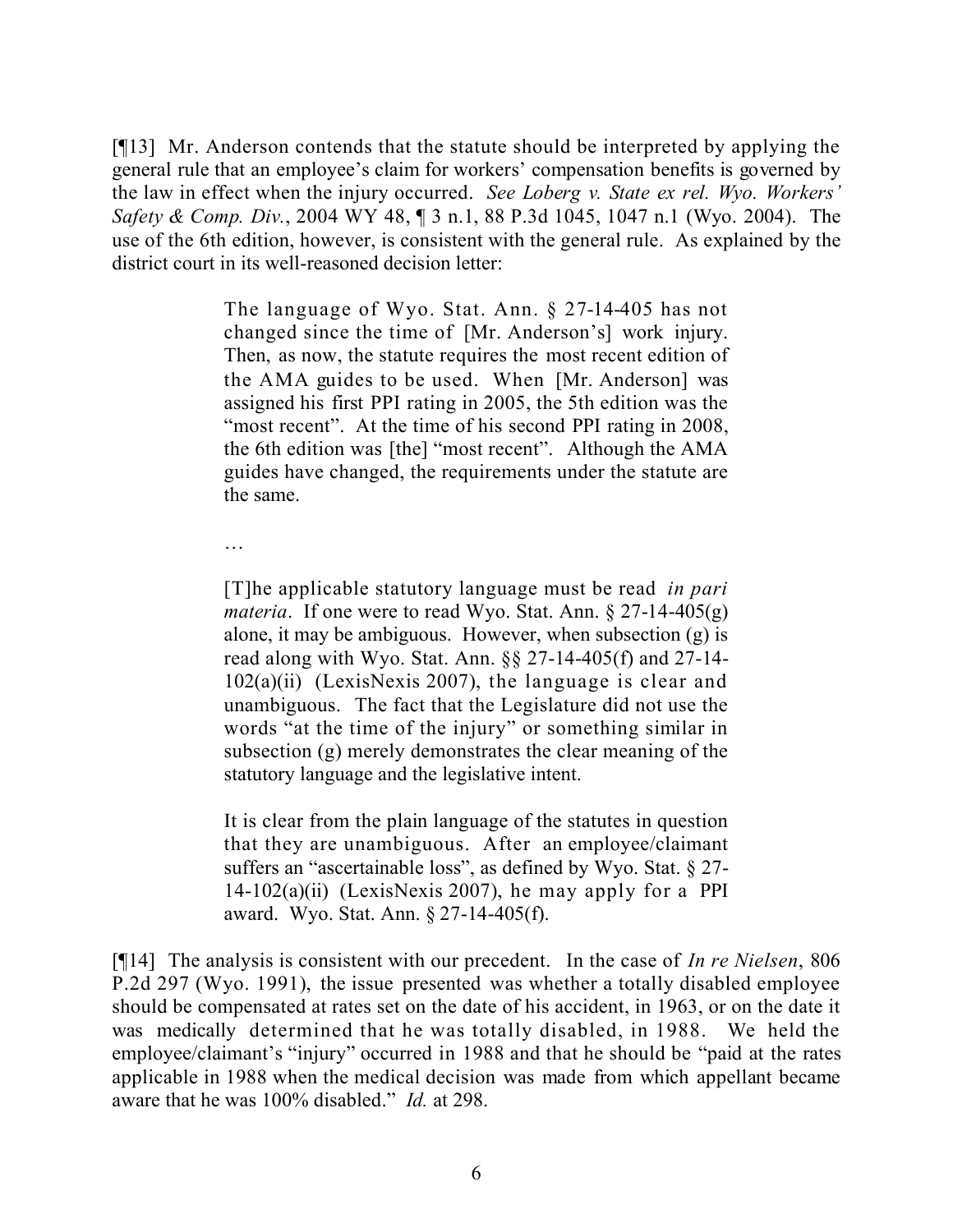[¶15] Mr. Anderson asserts that *In re Nielsen* is distinguishable because it involves a claim for total disability benefits rather than impairment benefits. He maintains that a person, in most cases, can still work if he has an impairment. He also notes that our decision in that case resulted in the employee receiving additional benefits.

[¶16] The district court rejected this argument and we agree with its analysis:

While it is true that *Nielsen* is not directly on point and that "impairment" and "disability" are not the same thing, *Nielsen* is nevertheless persuasive authority and its reasoning is applicable to [Mr. Anderson's] case. [Mr. Anderson] mischaracterizes the issue facing the *Nielsen* court. The underlying issue facing the *Nielsen* court is the same as that facing this Court—the correct interpretation of a statute. *Id*. at 298. In *Nielsen*, the Wyoming Supreme Court searched for "the most prudent and accurate construction of W.S. 27-14- 403(c)." Although the *Nielsen* court did discuss the significant impact of its decision in terms of benefits received in the body of its decision, this was not the sole reason for its decision. *See Id*. at 300. Rather, this was one of many factors the *Nielsen* court considered in its application of the statute. *Id.* at 299. In *Nielsen*, the statute in question was ambiguous, so the court had to employ the principles of statutory construction to determine its meaning. In [Mr. Anderson's] case, the statutory language is clear and unambiguous. In addition, the OAH's decision is consistent not only with the clear and unambiguous statutory language of Wyo. Stat. Ann.  $\S$ § 27-14-102(a)(ii) and 27-14-405(f) and (g), but also with the reasoning of the Wyoming Supreme Court in *Nielsen*.

(Footnote omitted.)

[¶17] Mr. Anderson essentially asserts that the 6th edition does not provide the most reliable guidance in determining a PPI rating. He supports his assertion with excerpts from a letter from Dr. Clyde which describes the 6th edition as "ambiguous" and "difficult to interpret."<sup>2</sup> Mr. Anderson also contends that several states have discredited or rejected the 6th edition in determining impairment, but provides no authority for this

 $2^2$  In the same letter, Dr. Clyde indicated that Mr. Anderson's PPI would have been between 20-23% if the 5th edition had been used for the rating.